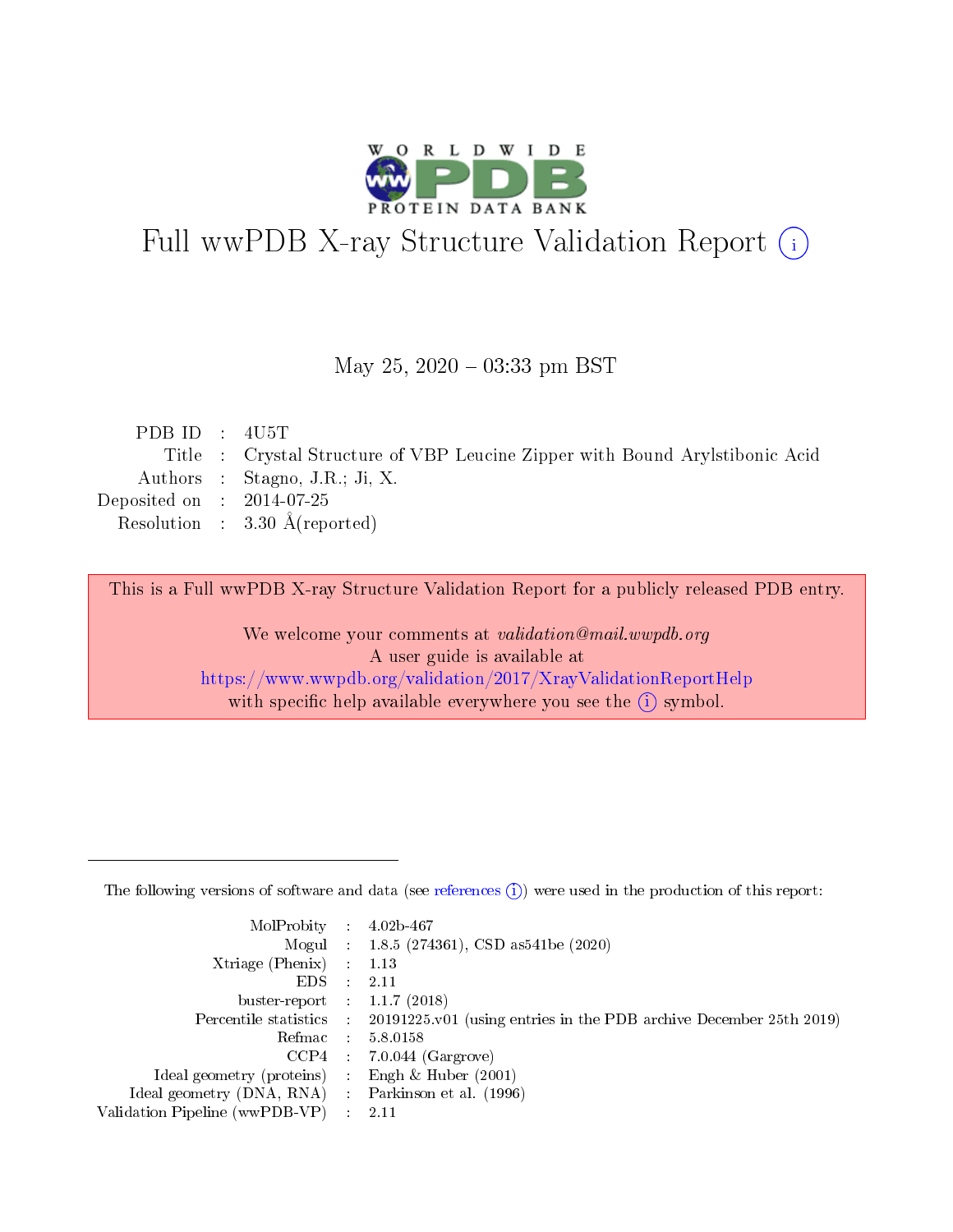# 1 [O](https://www.wwpdb.org/validation/2017/XrayValidationReportHelp#overall_quality)verall quality at a glance  $(i)$

The following experimental techniques were used to determine the structure: X-RAY DIFFRACTION

The reported resolution of this entry is 3.30 Å.

Percentile scores (ranging between 0-100) for global validation metrics of the entry are shown in the following graphic. The table shows the number of entries on which the scores are based.



| Metric                | Whole archive<br>$(\#\text{Entries})$ | <b>Similar resolution</b><br>$(\#\text{Entries}, \text{resolution range}(\text{\AA}))$ |  |  |
|-----------------------|---------------------------------------|----------------------------------------------------------------------------------------|--|--|
| $R_{free}$            | 130704                                | 1149 $(3.34 - 3.\overline{26})$                                                        |  |  |
| Clashscore            | 141614                                | $1205(3.34-3.26)$                                                                      |  |  |
| Ramachandran outliers | 138981                                | $1183(3.34-3.26)$                                                                      |  |  |
| Sidechain outliers    | 138945                                | $1182(3.34-3.26)$                                                                      |  |  |
| RSRZ outliers         | 127900                                | $1115(3.34-3.26)$                                                                      |  |  |

The table below summarises the geometric issues observed across the polymeric chains and their fit to the electron density. The red, orange, yellow and green segments on the lower bar indicate the fraction of residues that contain outliers for  $>=3, 2, 1$  and 0 types of geometric quality criteria respectively. A grey segment represents the fraction of residues that are not modelled. The numeric value for each fraction is indicated below the corresponding segment, with a dot representing fractions <=5% The upper red bar (where present) indicates the fraction of residues that have poor fit to the electron density. The numeric value is given above the bar.

| Mol | $\vert$ Chain $\vert$ Length | Quality of chain |     |       |
|-----|------------------------------|------------------|-----|-------|
|     | 39                           | 54%              | 36% | 5% 5% |
|     | 39                           | 59%              | 36% | 5%    |

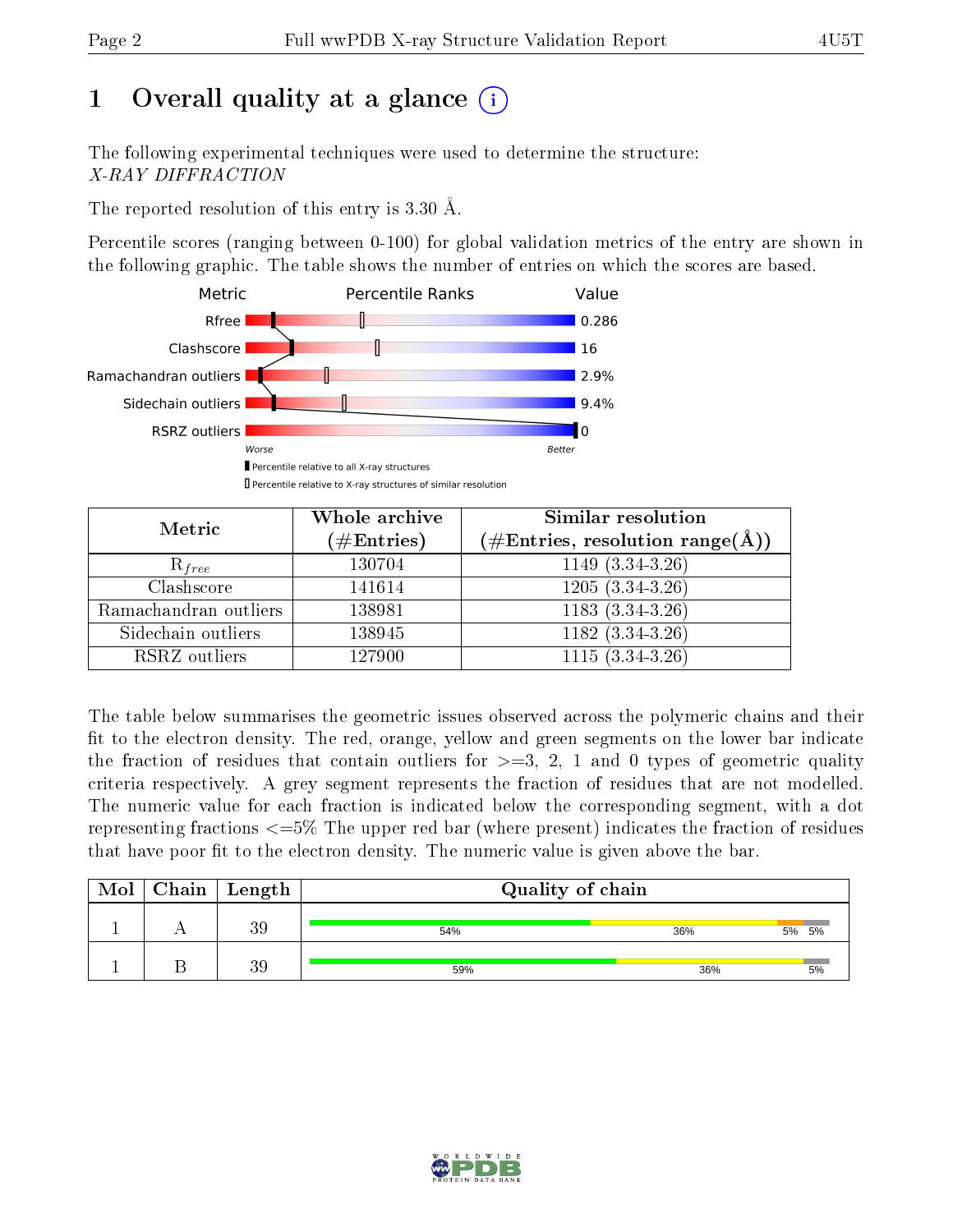# 2 Entry composition (i)

There are 3 unique types of molecules in this entry. The entry contains 608 atoms, of which 0 are hydrogens and 0 are deuteriums.

In the tables below, the ZeroOcc column contains the number of atoms modelled with zero occupancy, the AltConf column contains the number of residues with at least one atom in alternate conformation and the Trace column contains the number of residues modelled with at most 2 atoms.

Molecule 1 is a protein called VBP leucine zipper.

| Mol | Chain | $\vert$ Residues $\vert$ | <b>Atoms</b> |           |    |  | ZeroOcc   AltConf   Trace |  |  |
|-----|-------|--------------------------|--------------|-----------|----|--|---------------------------|--|--|
|     |       | -37                      | Total        | C N O     |    |  |                           |  |  |
|     |       |                          | 294          | 181 54 58 |    |  |                           |  |  |
|     |       | 37                       | Total C N O  |           |    |  |                           |  |  |
|     |       |                          | 294          | 181       | 54 |  |                           |  |  |

 Molecule 2 is (2Z)-3-{3-[dihydroxy(oxido)-lambda 5 -stibanyl]phenyl}prop-2-enoic acid (three-letter code: 3CG) (formula:  $C_9H_9O_5Sb$ ).



| Mol | Chain   Residues | Atoms     |  |  |  | $ZeroOcc \mid AltConf$ |
|-----|------------------|-----------|--|--|--|------------------------|
|     |                  | Total C O |  |  |  |                        |

• Molecule 3 is water.

|  | $\text{Mol}$   Chain   Residues | Atoms | $\rm ZeroOcc \mid AltConf$ |  |
|--|---------------------------------|-------|----------------------------|--|
|  |                                 | Total |                            |  |

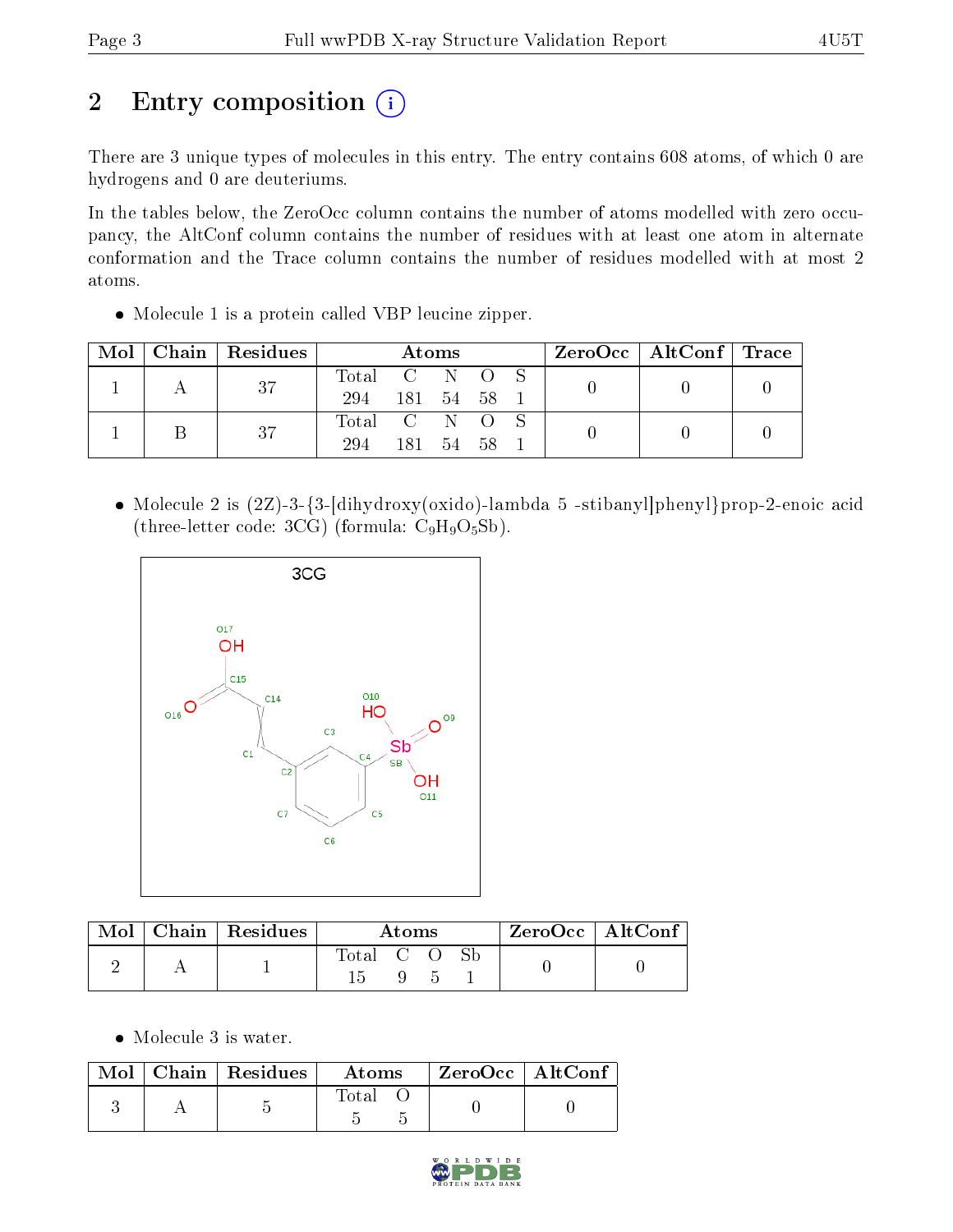## 3 Residue-property plots  $(i)$

These plots are drawn for all protein, RNA and DNA chains in the entry. The first graphic for a chain summarises the proportions of the various outlier classes displayed in the second graphic. The second graphic shows the sequence view annotated by issues in geometry and electron density. Residues are color-coded according to the number of geometric quality criteria for which they contain at least one outlier: green  $= 0$ , yellow  $= 1$ , orange  $= 2$  and red  $= 3$  or more. A red dot above a residue indicates a poor fit to the electron density (RSRZ  $> 2$ ). Stretches of 2 or more consecutive residues without any outlier are shown as a green connector. Residues present in the sample, but not in the model, are shown in grey.

• Molecule 1: VBP leucine zipper



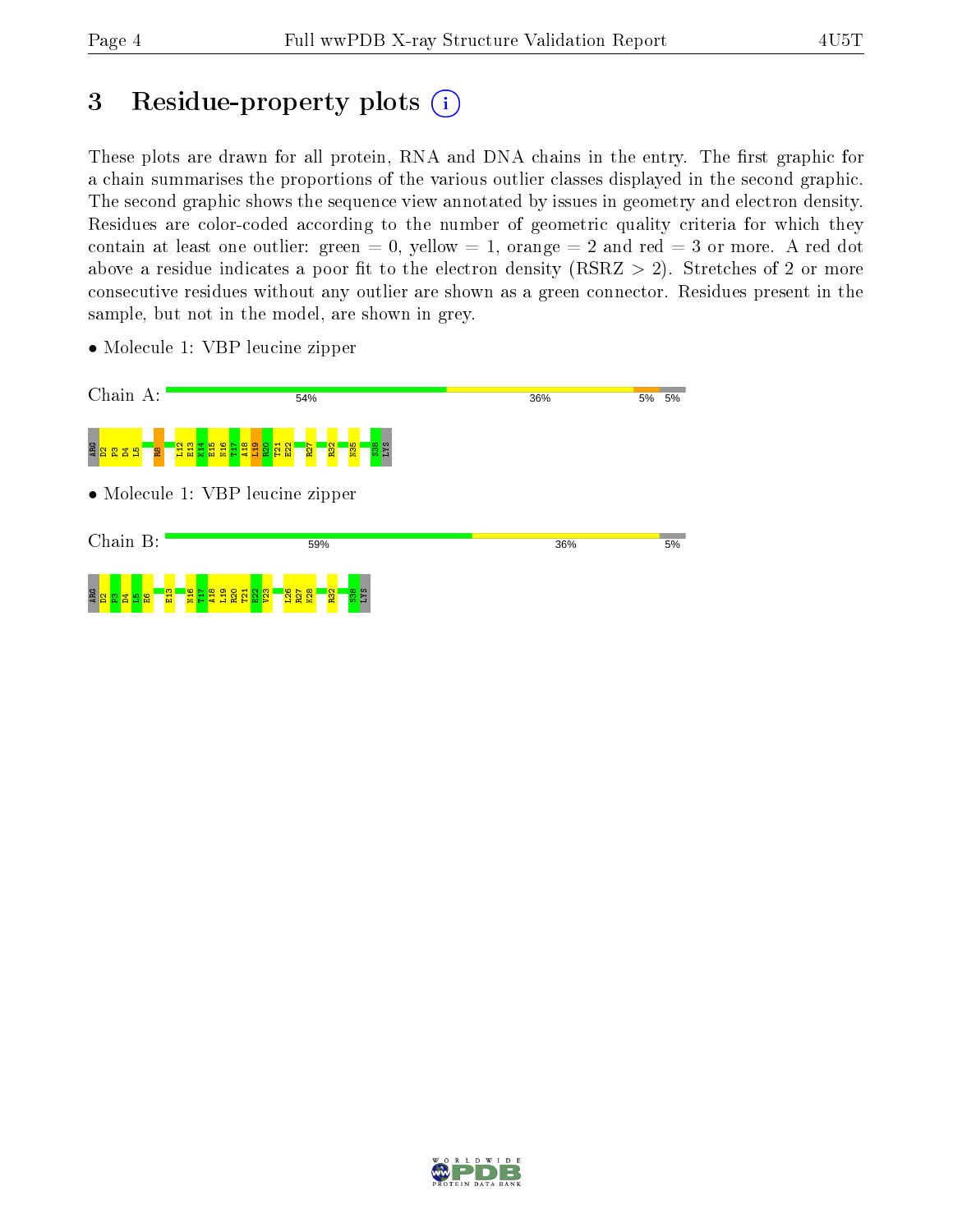# 4 Data and refinement statistics  $(i)$

| Property                                                             | Value                                              | Source     |
|----------------------------------------------------------------------|----------------------------------------------------|------------|
| Space group                                                          | $P_61$                                             | Depositor  |
| Cell constants                                                       | 68.84Å<br>77.23Å<br>68.84Å                         |            |
| a, b, c, $\alpha$ , $\beta$ , $\gamma$                               | $90.00^\circ$<br>$90.00^\circ$<br>$120.00^{\circ}$ | Depositor  |
| Resolution $(A)$                                                     | $-3.30$<br>34.42                                   | Depositor  |
|                                                                      | 34.42<br>$-3.30$                                   | <b>EDS</b> |
| % Data completeness                                                  | $96.3(34.42-3.30)$                                 | Depositor  |
| (in resolution range)                                                | 96.3 (34.42-3.30)                                  | <b>EDS</b> |
| $\mathrm{R}_{merge}$                                                 | 0.12                                               | Depositor  |
| $\mathrm{R}_{sym}$                                                   | $\overline{\text{(Not available)}}$                | Depositor  |
| $\sqrt{I/\sigma}(I) > 1$                                             | 3.43 (at $3.32\text{\AA}$ )                        | Xtriage    |
| Refinement program                                                   | PHENIX (phenix.refine: 1.7.3_928)                  | Depositor  |
| $R, R_{free}$                                                        | $\overline{0.260}$ ,<br>0.278                      | Depositor  |
|                                                                      | 0.270<br>0.286                                     | DCC        |
| $R_{free}$ test set                                                  | 254 reflections $(8.32\%)$                         | wwPDB-VP   |
| Wilson B-factor $(A^2)$                                              | 59.9                                               | Xtriage    |
| Anisotropy                                                           | 0.324                                              | Xtriage    |
| Bulk solvent $k_{sol}(e/\mathring{A}^3)$ , $B_{sol}(\mathring{A}^2)$ | $0.32$ , $24.8$                                    | <b>EDS</b> |
| L-test for twinning <sup>2</sup>                                     | $< L >$ = 0.52, $< L2$ = 0.36                      | Xtriage    |
| Estimated twinning fraction                                          | $0.388$ for h,-h-k,-l                              | Xtriage    |
| $F_o, F_c$ correlation                                               | 0.91                                               | <b>EDS</b> |
| Total number of atoms                                                | 608                                                | wwPDB-VP   |
| Average B, all atoms $(A^2)$                                         | $56.0\,$                                           | wwPDB-VP   |

Xtriage's analysis on translational NCS is as follows: The largest off-origin peak in the Patterson function is  $9.37\%$  of the height of the origin peak. No significant pseudotranslation is detected.

<sup>&</sup>lt;sup>2</sup>Theoretical values of  $\langle |L| \rangle$ ,  $\langle L^2 \rangle$  for acentric reflections are 0.5, 0.333 respectively for untwinned datasets, and 0.375, 0.2 for perfectly twinned datasets.



<span id="page-4-1"></span><span id="page-4-0"></span><sup>1</sup> Intensities estimated from amplitudes.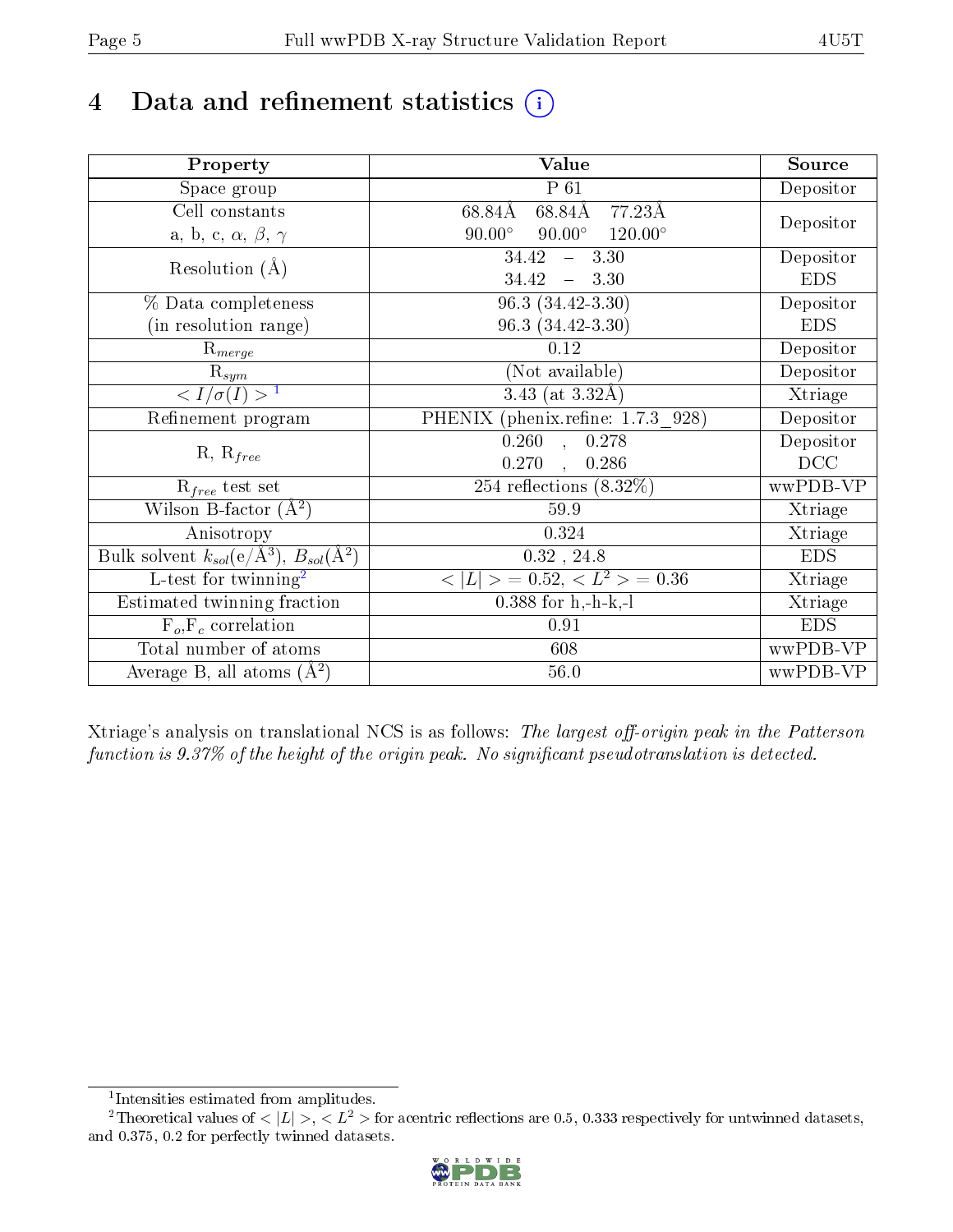## 5 Model quality  $(i)$

## 5.1 Standard geometry  $(i)$

Bond lengths and bond angles in the following residue types are not validated in this section: 3CG

The Z score for a bond length (or angle) is the number of standard deviations the observed value is removed from the expected value. A bond length (or angle) with  $|Z| > 5$  is considered an outlier worth inspection. RMSZ is the root-mean-square of all Z scores of the bond lengths (or angles).

| Mol | Chain |      | Bond lengths | Bond angles |             |  |
|-----|-------|------|--------------|-------------|-------------|--|
|     |       | RMSZ | $\# Z  > 5$  | RMSZ        | $\ Z\  > 5$ |  |
|     |       | 0.60 | 0/295        | 0.80        | 0/395       |  |
|     |       | 0.66 | 0/295        | 0.84        | 0/395       |  |
| ΔH  | A 11  | 0.63 | '590         | 0.82        | 790         |  |

There are no bond length outliers.

There are no bond angle outliers.

There are no chirality outliers.

There are no planarity outliers.

#### $5.2$  Too-close contacts  $(i)$

In the following table, the Non-H and H(model) columns list the number of non-hydrogen atoms and hydrogen atoms in the chain respectively. The H(added) column lists the number of hydrogen atoms added and optimized by MolProbity. The Clashes column lists the number of clashes within the asymmetric unit, whereas Symm-Clashes lists symmetry related clashes.

| Mol |     |     | Chain   Non-H   H(model)   H(added)   Clashes   Symm-Clashes |
|-----|-----|-----|--------------------------------------------------------------|
|     | 294 | 301 |                                                              |
|     | 294 |     |                                                              |
|     |     |     |                                                              |
|     |     |     |                                                              |
|     | 60Ջ |     |                                                              |

The all-atom clashscore is defined as the number of clashes found per 1000 atoms (including hydrogen atoms). The all-atom clashscore for this structure is 16.

All (19) close contacts within the same asymmetric unit are listed below, sorted by their clash magnitude.

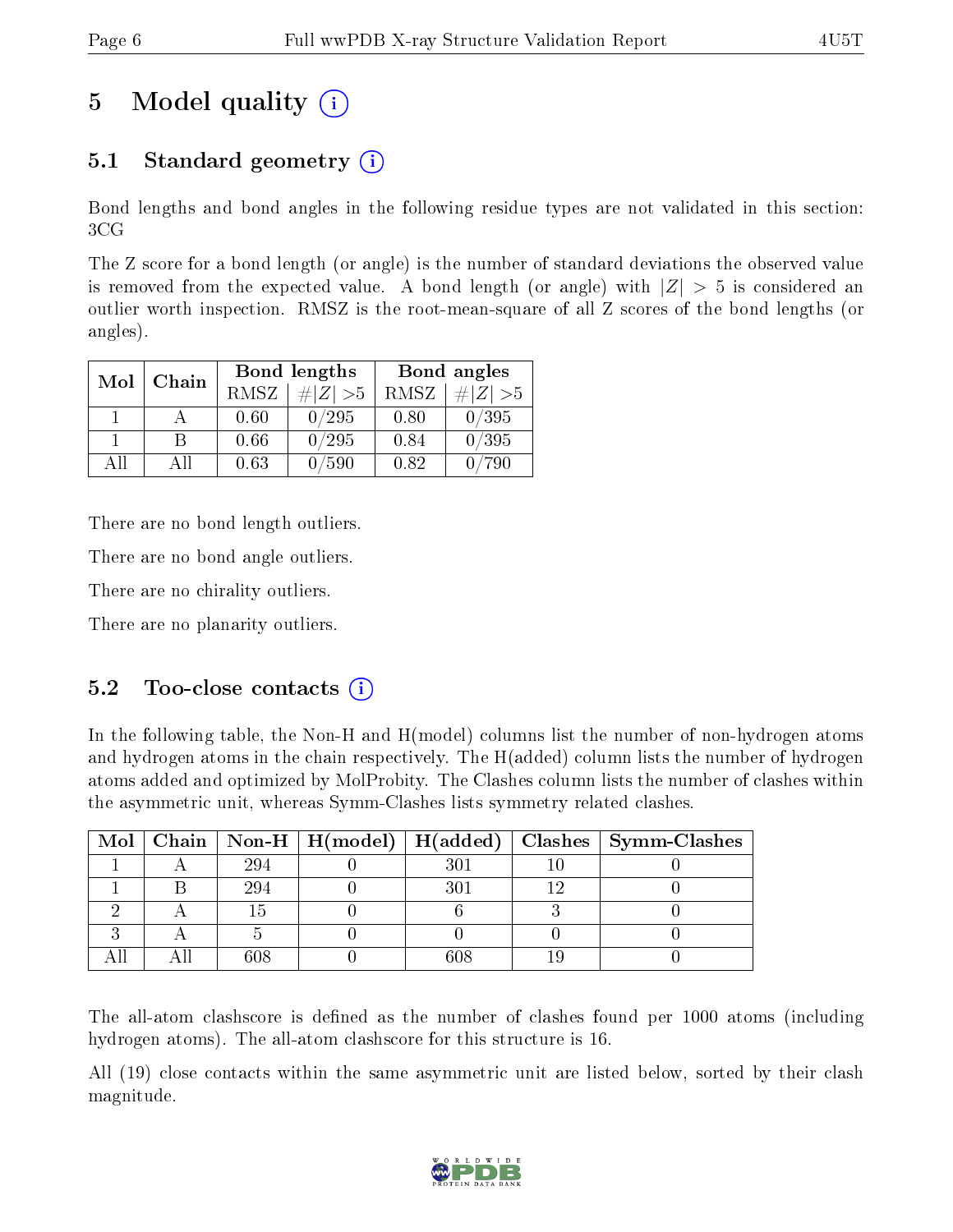| Atom-1            | Atom-2             | Interatomic<br>distance $(A)$ | Clash<br>overlap $(A)$ |
|-------------------|--------------------|-------------------------------|------------------------|
| 1:A:27:ARG:HH22   | 2: A: 101: 3CG: H8 | 1.55                          | 0.71                   |
| 1:A:15:GLU:OE2    | 1:B:20:ARG:NH2     | 2.26                          | 0.68                   |
| 1: A:22: GLU:OE2  | 1:B:27:ARG:NH2     | 2.27                          | 0.68                   |
| 1:B:28:LYS:HG2    | 1:B:32:ARG:HH12    | 1.67                          | 0.60                   |
| 1: B:28: LYS: HG2 | 1:B:32:ARG:NH1     | 2.20                          | 0.56                   |
| 1: A:12:LEU:HD11  | 1: B: 13: GLU: HG3 | 1.88                          | 0.56                   |
| 2:A:101:3CG:CI5   | 2:A:101:3CG:H1     | 2.41                          | 0.50                   |
| 1:B:2:ASP:N       | 1:B:2:ASP:OD1      | 2.45                          | 0.48                   |
| 1:A:19:LEU:HG     | 1:B:19:LEU:HB3     | 1.95                          | 0.47                   |
| 1:A:18:ALA:O      | 1:A:21:THR:HB      | 2.16                          | 0.46                   |
| 1:B:28:LYS:HE3    | 1:B:32:ARG:NH1     | 2.32                          | 0.44                   |
| 1:B:18:ALA:O      | 1:B:21:THR:HB      | 2.17                          | 0.44                   |
| 1:A:2:ASP:N       | 1:A:3:PRO:HD3      | 2.33                          | 0.44                   |
| 1: A: 5: LEU: HA  | 1: A:8: ARG: HB2   | 2.01                          | 0.43                   |
| 1:B:26:LEU:HD23   | 1:B:26:LEU:HA      | 1.67                          | 0.42                   |
| 1:A:16:ASN:OD1    | 1:B:16:ASN:HB2     | 2.20                          | 0.42                   |
| 1: A:8: ARG: NH2  | 1:A:12:LEU:HD21    | 2.36                          | 0.41                   |
| 2:A:101:3CG:CI5   | 2:A:101:3CG:C3     | 2.99                          | 0.40                   |
| 1: B:23: VAL:O    | 1:B:27:ARG:HG3     | 2.22                          | 0.40                   |

There are no symmetry-related clashes.

### 5.3 Torsion angles (i)

#### 5.3.1 Protein backbone (i)

In the following table, the Percentiles column shows the percent Ramachandran outliers of the chain as a percentile score with respect to all X-ray entries followed by that with respect to entries of similar resolution.

The Analysed column shows the number of residues for which the backbone conformation was analysed, and the total number of residues.

| Mol | Chain | Analysed       | Favoured    | Allowed   Outliers |          | Percentiles |
|-----|-------|----------------|-------------|--------------------|----------|-------------|
|     |       | $35/39(90\%)$  | 34 $(97%)$  |                    | $1(3\%)$ | 24          |
|     |       | $35/39(90\%)$  | $33(94\%)$  | $1(3\%)$           | $1(3\%)$ | 24          |
| All | All   | $70/78~(90\%)$ | 67 $(96\%)$ | $1(1\%)$           | 2(3%)    |             |

All (2) Ramachandran outliers are listed below:

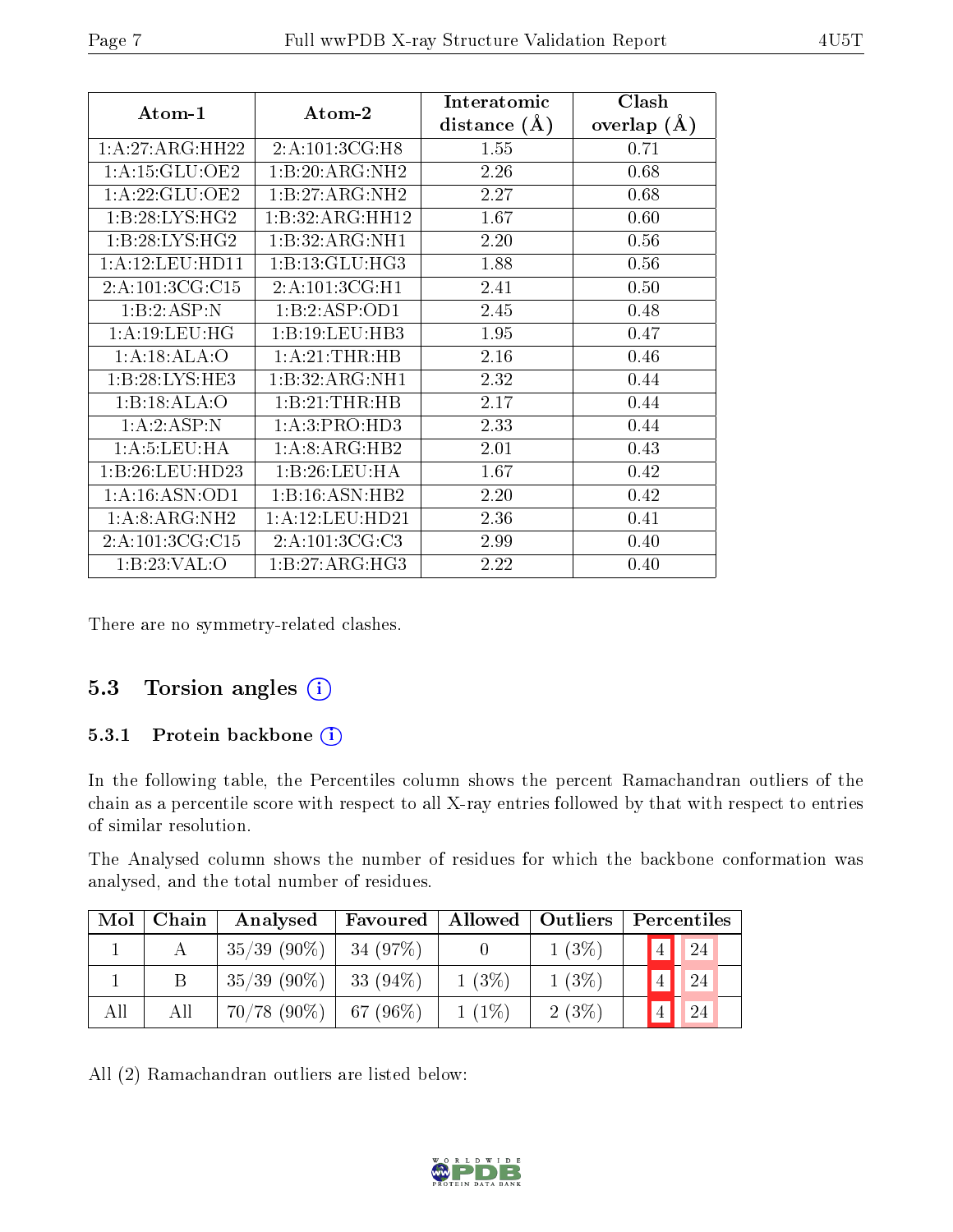| Mol | Chain | Res | L'ype |
|-----|-------|-----|-------|
|     |       |     |       |
|     |       |     |       |

#### 5.3.2 Protein sidechains (i)

In the following table, the Percentiles column shows the percent sidechain outliers of the chain as a percentile score with respect to all X-ray entries followed by that with respect to entries of similar resolution.

The Analysed column shows the number of residues for which the sidechain conformation was analysed, and the total number of residues.

| Mol | Chain | Analysed       | Rotameric   | $\vert$ Outliers | Percentiles            |  |  |
|-----|-------|----------------|-------------|------------------|------------------------|--|--|
|     |       | $32/34(94\%)$  | 27 $(84\%)$ | $5(16\%)$        | $\boxed{2}$            |  |  |
|     |       | $32/34(94\%)$  | $31(97\%)$  | $1(3\%)$         | 67<br>40               |  |  |
| All | Аll   | $64/68$ (94\%) | 58 (91\%)   | 6 $(9\%)$        | 18 <sub>1</sub><br> 30 |  |  |

All (6) residues with a non-rotameric sidechain are listed below:

| Mol | Chain | Res | Type                    |
|-----|-------|-----|-------------------------|
|     |       |     | $\overline{\text{ARG}}$ |
|     |       | 13  | <b>GLU</b>              |
|     |       | 19  | LEU                     |
|     |       | 32  | $\rm{ARG}$              |
|     |       | 35  | <b>ASN</b>              |
|     |       |     | GLU                     |

Some sidechains can be flipped to improve hydrogen bonding and reduce clashes. There are no such sidechains identified.

#### 5.3.3 RNA (i)

There are no RNA molecules in this entry.

### 5.4 Non-standard residues in protein, DNA, RNA chains (i)

There are no non-standard protein/DNA/RNA residues in this entry.

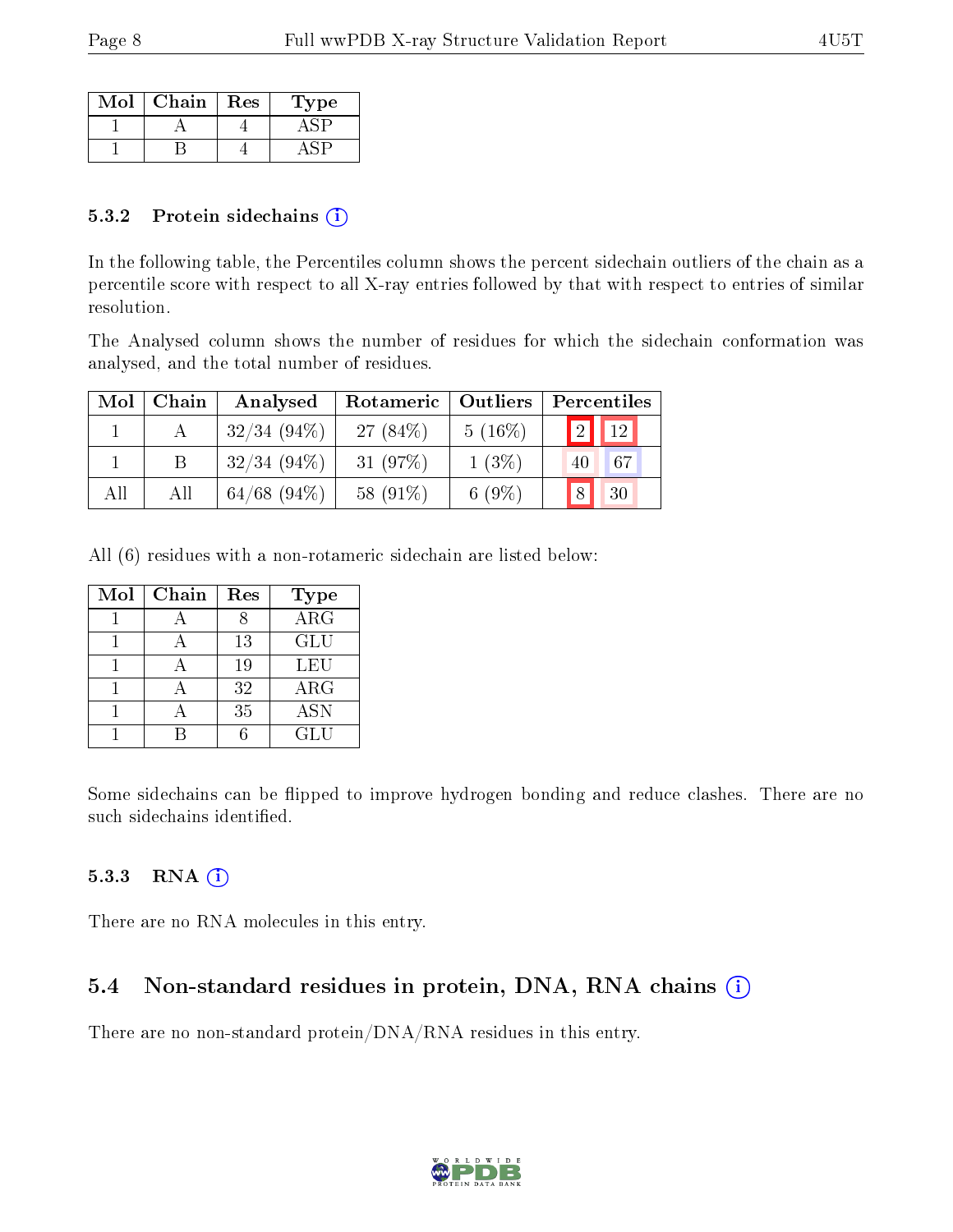#### 5.5 Carbohydrates (i)

There are no carbohydrates in this entry.

### 5.6 Ligand geometry  $(i)$

1 ligand is modelled in this entry.

In the following table, the Counts columns list the number of bonds (or angles) for which Mogul statistics could be retrieved, the number of bonds (or angles) that are observed in the model and the number of bonds (or angles) that are defined in the Chemical Component Dictionary. The Link column lists molecule types, if any, to which the group is linked. The Z score for a bond length (or angle) is the number of standard deviations the observed value is removed from the expected value. A bond length (or angle) with  $|Z| > 2$  is considered an outlier worth inspection. RMSZ is the root-mean-square of all Z scores of the bond lengths (or angles).

| $\parallel$ Mol $\parallel$ Type $\parallel$ Chain $\parallel$ Res $\parallel$ Link $\parallel$ |                 |  |         |         |          |                                                                   |         |      |  |  |  |  |  |  |  |  |  |  |  | Bond lengths |  |  | Bond angles |  |
|-------------------------------------------------------------------------------------------------|-----------------|--|---------|---------|----------|-------------------------------------------------------------------|---------|------|--|--|--|--|--|--|--|--|--|--|--|--------------|--|--|-------------|--|
|                                                                                                 |                 |  |         |         |          | Counts   RMSZ $\mid \#  Z  > 2$   Counts   RMSZ $\mid \#  Z  > 2$ |         |      |  |  |  |  |  |  |  |  |  |  |  |              |  |  |             |  |
|                                                                                                 | 3 <sub>CG</sub> |  | $101\,$ | 8,15,15 | $1.02\,$ |                                                                   | 9.21.21 | 1.10 |  |  |  |  |  |  |  |  |  |  |  |              |  |  |             |  |

In the following table, the Chirals column lists the number of chiral outliers, the number of chiral centers analysed, the number of these observed in the model and the number defined in the Chemical Component Dictionary. Similar counts are reported in the Torsion and Rings columns. '-' means no outliers of that kind were identified.

|              |     |  | Mol   Type   Chain   Res   Link   Chirals   Torsions   Rings |  |
|--------------|-----|--|--------------------------------------------------------------|--|
| $ +$ 3CG $+$ | 101 |  | $\mid 3/3/11/11 \mid 0/1/1/1 \mid$                           |  |

There are no bond length outliers.

All (1) bond angle outliers are listed below:

|  |  | $\mid$ Mol $\mid$ Chain $\mid$ Res $\mid$ Type $\mid$ Atoms | $\vert$ Observed $(^\circ)$ $\vert$ Ideal $(^\circ)$ |        |
|--|--|-------------------------------------------------------------|------------------------------------------------------|--------|
|  |  | $\vert$ 3CG $\vert$ C6-C5-C4 $\vert$ -2.64                  | 117 93                                               | 119 83 |

There are no chirality outliers.

All (3) torsion outliers are listed below:

| $Mol$   Chain |     | Res   Type | Atoms                                                           |
|---------------|-----|------------|-----------------------------------------------------------------|
|               | 101 | 3CG        | $\mid$ C2-C1-C14-C15                                            |
|               | 101 | 3CG        | C <sub>14</sub> -C <sub>1</sub> -C <sub>2</sub> -C <sub>7</sub> |
|               | 101 | 3CG        | $C14-C1-C2-C3$                                                  |

There are no ring outliers.

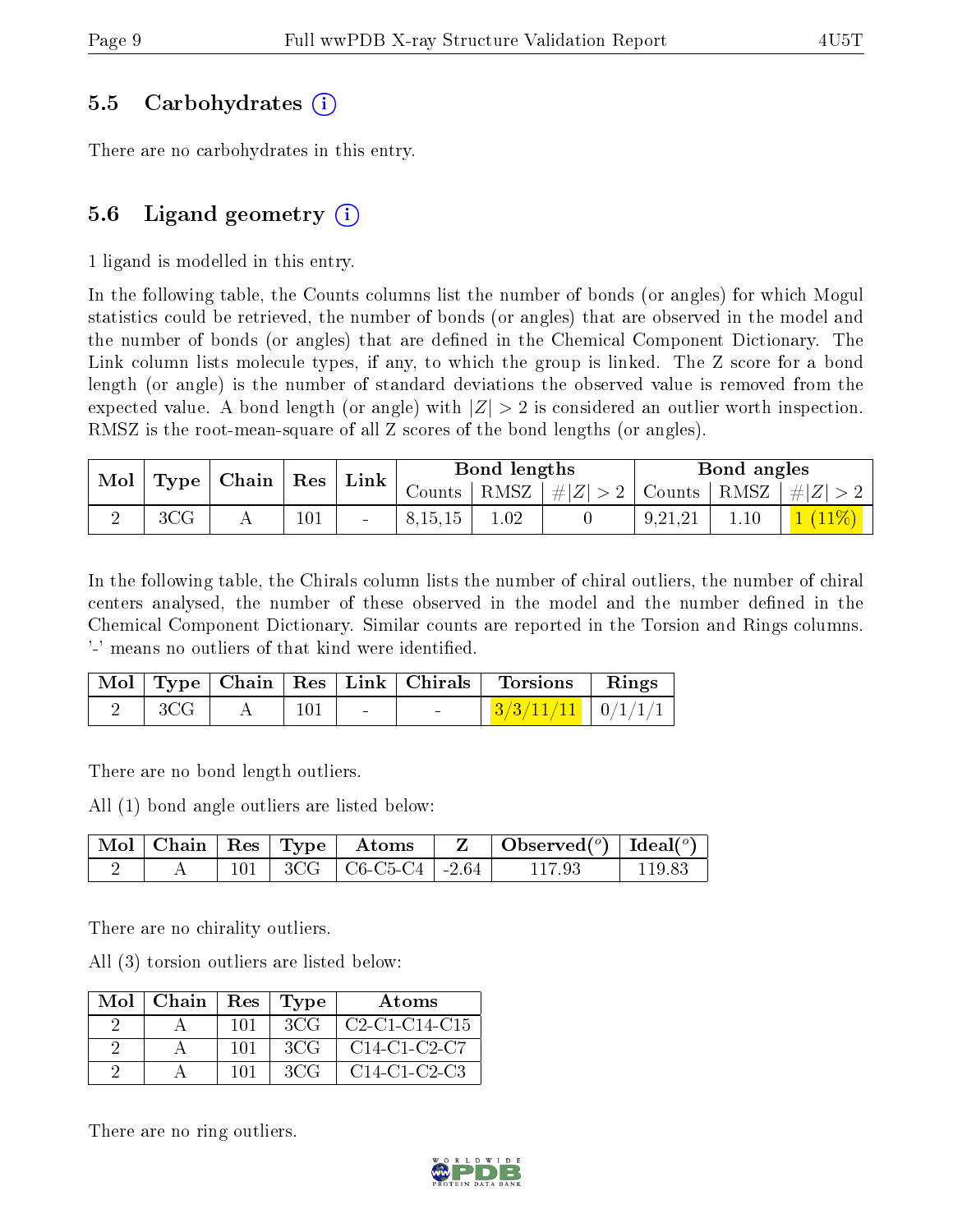|  | 1 monomer is involved in 3 short contacts: |  |  |  |  |  |
|--|--------------------------------------------|--|--|--|--|--|
|--|--------------------------------------------|--|--|--|--|--|

|  |         |       | Mol   Chain   Res   Type   Clashes   Symm-Clashes |
|--|---------|-------|---------------------------------------------------|
|  | $101 -$ | 1 3CG |                                                   |

The following is a two-dimensional graphical depiction of Mogul quality analysis of bond lengths, bond angles, torsion angles, and ring geometry for all instances of the Ligand of Interest. In addition, ligands with molecular weight > 250 and outliers as shown on the validation Tables will also be included. For torsion angles, if less then 5% of the Mogul distribution of torsion angles is within 10 degrees of the torsion angle in question, then that torsion angle is considered an outlier. Any bond that is central to one or more torsion angles identified as an outlier by Mogul will be highlighted in the graph. For rings, the root-mean-square deviation (RMSD) between the ring in question and similar rings identified by Mogul is calculated over all ring torsion angles. If the average RMSD is greater than 60 degrees and the minimal RMSD between the ring in question and any Mogul-identified rings is also greater than 60 degrees, then that ring is considered an outlier. The outliers are highlighted in purple. The color gray indicates Mogul did not find sufficient equivalents in the CSD to analyse the geometry.



#### 5.7 [O](https://www.wwpdb.org/validation/2017/XrayValidationReportHelp#nonstandard_residues_and_ligands)ther polymers  $(i)$

There are no such residues in this entry.

### 5.8 Polymer linkage issues (i)

There are no chain breaks in this entry.

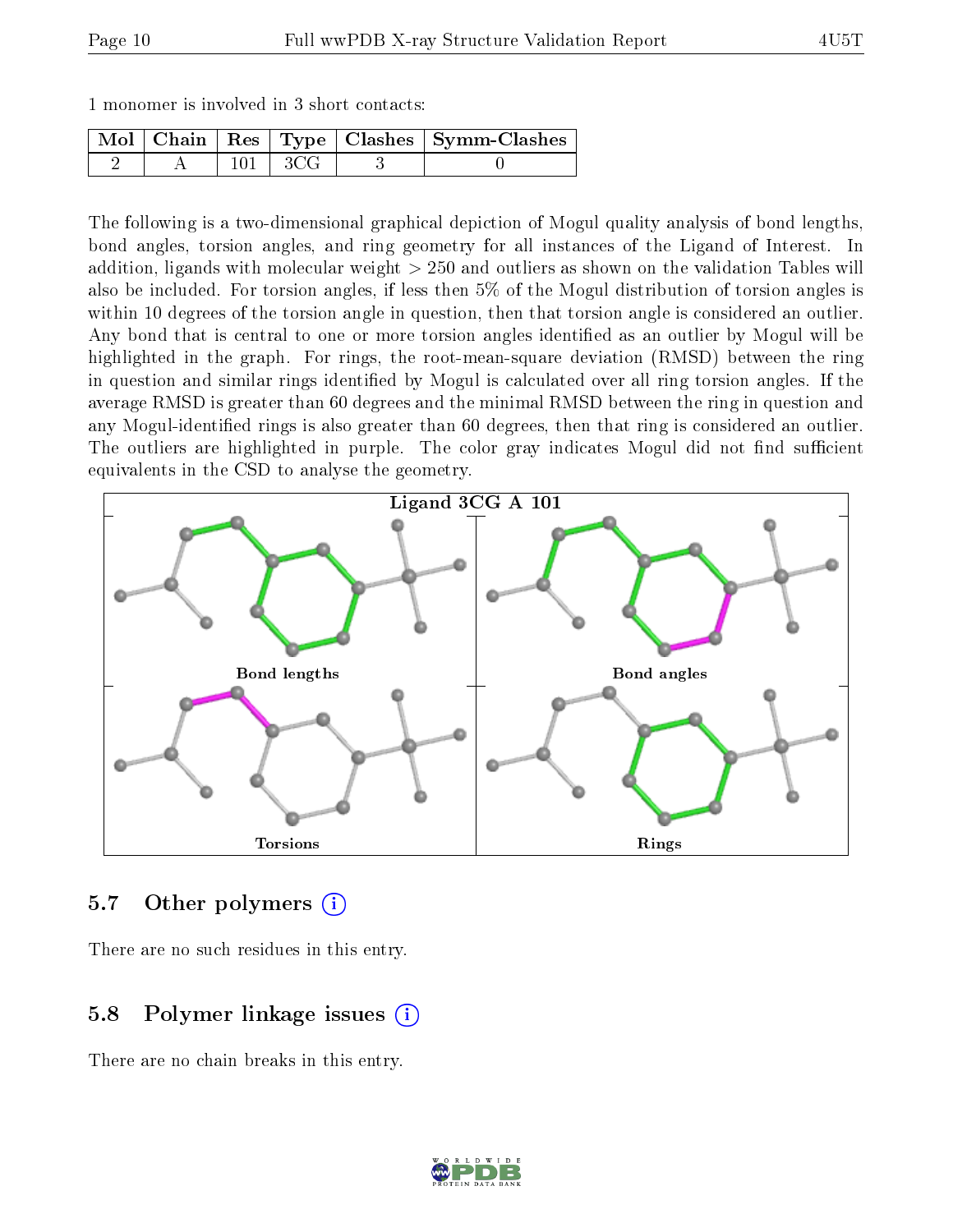## 6 Fit of model and data  $\left( \cdot \right)$

## 6.1 Protein, DNA and RNA chains (i)

In the following table, the column labelled  $#RSRZ>2'$  contains the number (and percentage) of RSRZ outliers, followed by percent RSRZ outliers for the chain as percentile scores relative to all X-ray entries and entries of similar resolution. The OWAB column contains the minimum, median,  $95<sup>th</sup>$  percentile and maximum values of the occupancy-weighted average B-factor per residue. The column labelled  $Q < 0.9$  lists the number of (and percentage) of residues with an average occupancy less than 0.9.

| Mol | Chain | Analysed         | ${ <\hspace{-1.5pt}{\mathrm{RSRZ}} \hspace{-1.5pt}>}$ |  | $\#RSRZ>2$   OWAB( $A^2$ )                                                                      | $\rm{Q}\textcolor{black}{<}0.9$ $\mid$ |
|-----|-------|------------------|-------------------------------------------------------|--|-------------------------------------------------------------------------------------------------|----------------------------------------|
|     |       | $37/39(94\%)$    | $-0.04$                                               |  | $\begin{array}{ c c c c c c c c c } \hline 0 & 100 & 100 & 25, 50, 74, 87 \ \hline \end{array}$ |                                        |
|     |       | $37/39(94\%)$    | 0.01                                                  |  | $\begin{array}{ c c c c c c c c c } \hline 0 & 100 & 27,52,83,94 \hline \end{array}$            |                                        |
| All | Αll   | $74/78$ $(94\%)$ | $-0.01$                                               |  | 0 100 100 $\vert$ 100 $\vert$ 25, 52, 83, 94                                                    |                                        |

There are no RSRZ outliers to report.

### 6.2 Non-standard residues in protein, DNA, RNA chains (i)

There are no non-standard protein/DNA/RNA residues in this entry.

#### 6.3 Carbohydrates (i)

There are no carbohydrates in this entry.

### 6.4 Ligands  $(i)$

In the following table, the Atoms column lists the number of modelled atoms in the group and the number defined in the chemical component dictionary. The B-factors column lists the minimum, median,  $95<sup>th</sup>$  percentile and maximum values of B factors of atoms in the group. The column labelled  $Q< 0.9$  lists the number of atoms with occupancy less than 0.9.

|             |  |  | $\boxed{\text{Mol}}$ Type   Chain   Res   Atoms   RSCC   RSR   B-factors $(\AA^2)$   Q<0.9 |  |
|-------------|--|--|--------------------------------------------------------------------------------------------|--|
| $3{\rm CG}$ |  |  | $101$   $15/15$   $0.87$   $0.16$   $104,104,200,264$                                      |  |

The following is a graphical depiction of the model fit to experimental electron density of all instances of the Ligand of Interest. In addition, ligands with molecular weight > 250 and outliers as shown on the geometry validation Tables will also be included. Each fit is shown from different orientation to approximate a three-dimensional view.